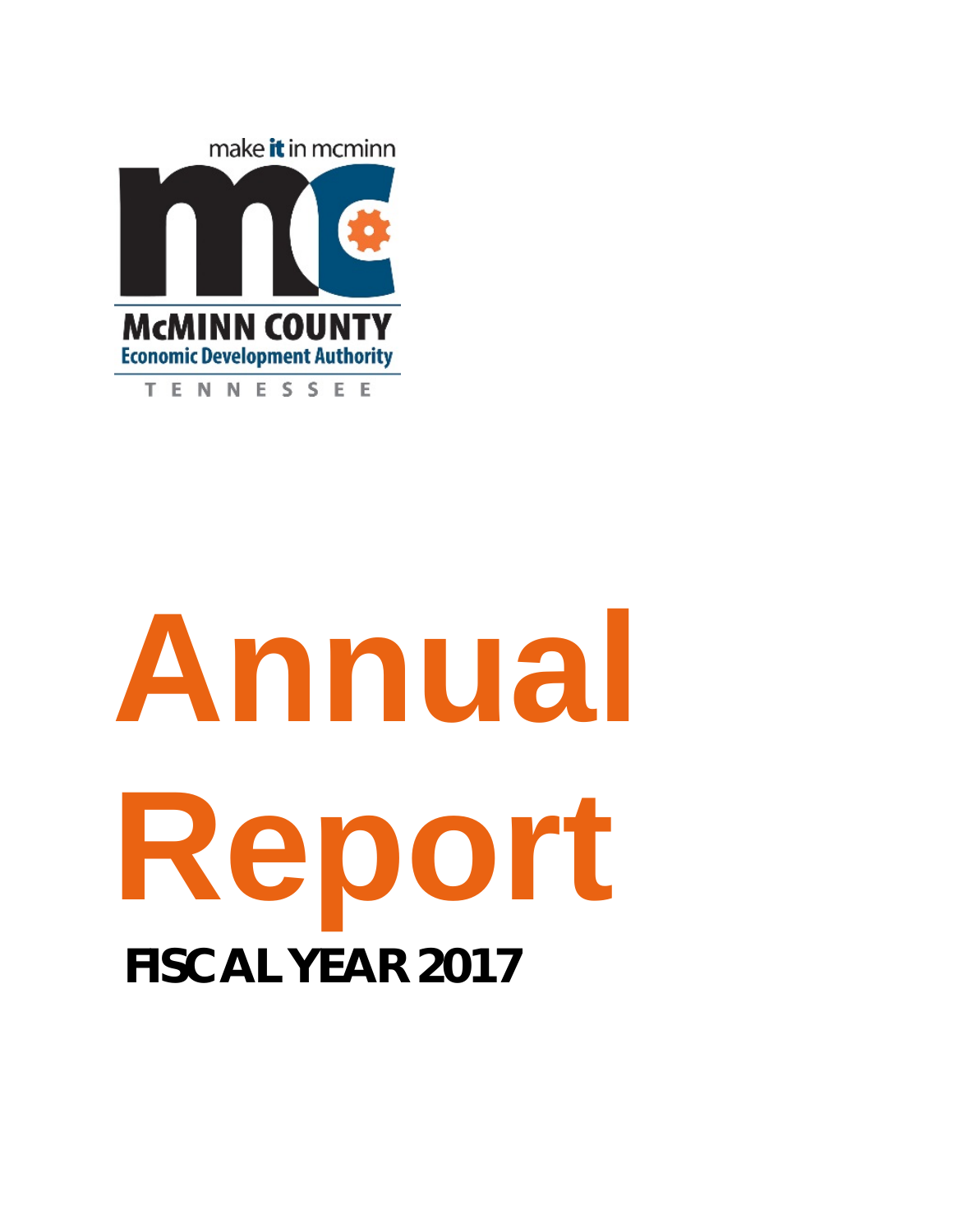# **Table of Contents**

## **Contents**

| Business Recruitment, Expansion & Retention _________________________________6 |  |
|--------------------------------------------------------------------------------|--|
|                                                                                |  |
|                                                                                |  |
|                                                                                |  |
|                                                                                |  |
|                                                                                |  |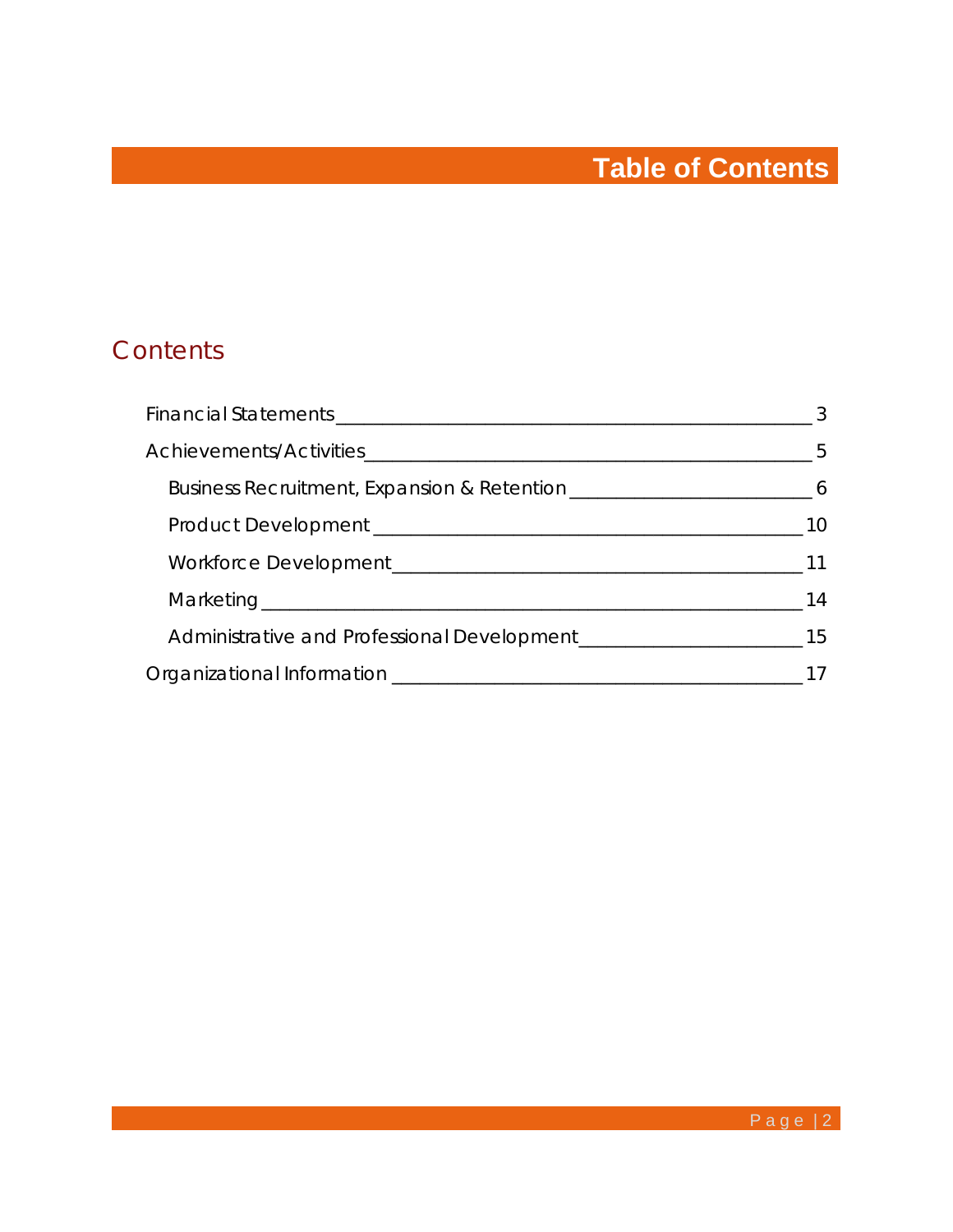## **Financial Statements**

#### Financial

An audit of the financial records by Ingram, Overholt, and Bean, P.C. for fiscal year 2017 has been completed and filed with the State of Tennessee Comptroller's Office. There were no findings in the financial audit. Copies of the complete financial statements and auditors' report and notes are available on our website at http://makeitinmcminn.org/about-us/reports-presentations.

#### **Statement of Net Position Fiscal Year Ending June 30, 2017**

| <b>Assets and Deferred Outflows of Resources</b>             |               |                       |
|--------------------------------------------------------------|---------------|-----------------------|
| <b>Current Assets:</b>                                       |               |                       |
| Cash and Cash Equivalents                                    | \$<br>182,520 |                       |
| <b>Accounts Receivable</b>                                   | 3,363         |                       |
| Prepaid Insurance                                            | 3,238         |                       |
| <b>Total Current Assets</b>                                  |               | $\sqrt{2}$<br>189,121 |
|                                                              |               |                       |
| Capital Assets, net                                          |               | 14,755                |
|                                                              |               |                       |
| Non-depreciable Property Held for Resale:                    |               |                       |
| Mt. Verd Industrial Park                                     | 1,344,093     |                       |
| Athens I-75 Industrial Park                                  | 1,892,439     |                       |
| North Etowah Industrial Park                                 | 467,604       |                       |
| Total Non-Depreciable Property Held for Resale               |               | 3,704,136             |
| <b>Total Assets</b>                                          |               | 3,908,012             |
|                                                              |               |                       |
| Deferred Outflows of Resources - Pension Deferrals           |               | 36,111                |
|                                                              |               |                       |
| Liabilities, Deferred Inflows of Resources and Net Position: |               |                       |
| <b>Current Liabilities:</b>                                  |               |                       |
| <b>Accounts Payable</b>                                      | 7.601         |                       |
| <b>Accrued Liabilities</b>                                   | 497           |                       |
| Pension Contributions Payable                                | 707           |                       |
| Net Pension Liability                                        | 23,845        |                       |
| <b>Total Current Liabilities</b>                             |               | 32.650                |
|                                                              |               |                       |
| Deferred Inflows of Resources:                               |               | 0                     |
|                                                              |               |                       |
| <b>Net Position:</b>                                         |               |                       |
| Net Investment in Capital Assets                             |               | 14,755                |
| Unrestricted                                                 |               | 192,582               |
| Restricted                                                   |               | 3,704,136             |
| <b>Total Net Position</b>                                    |               | \$3,911,473           |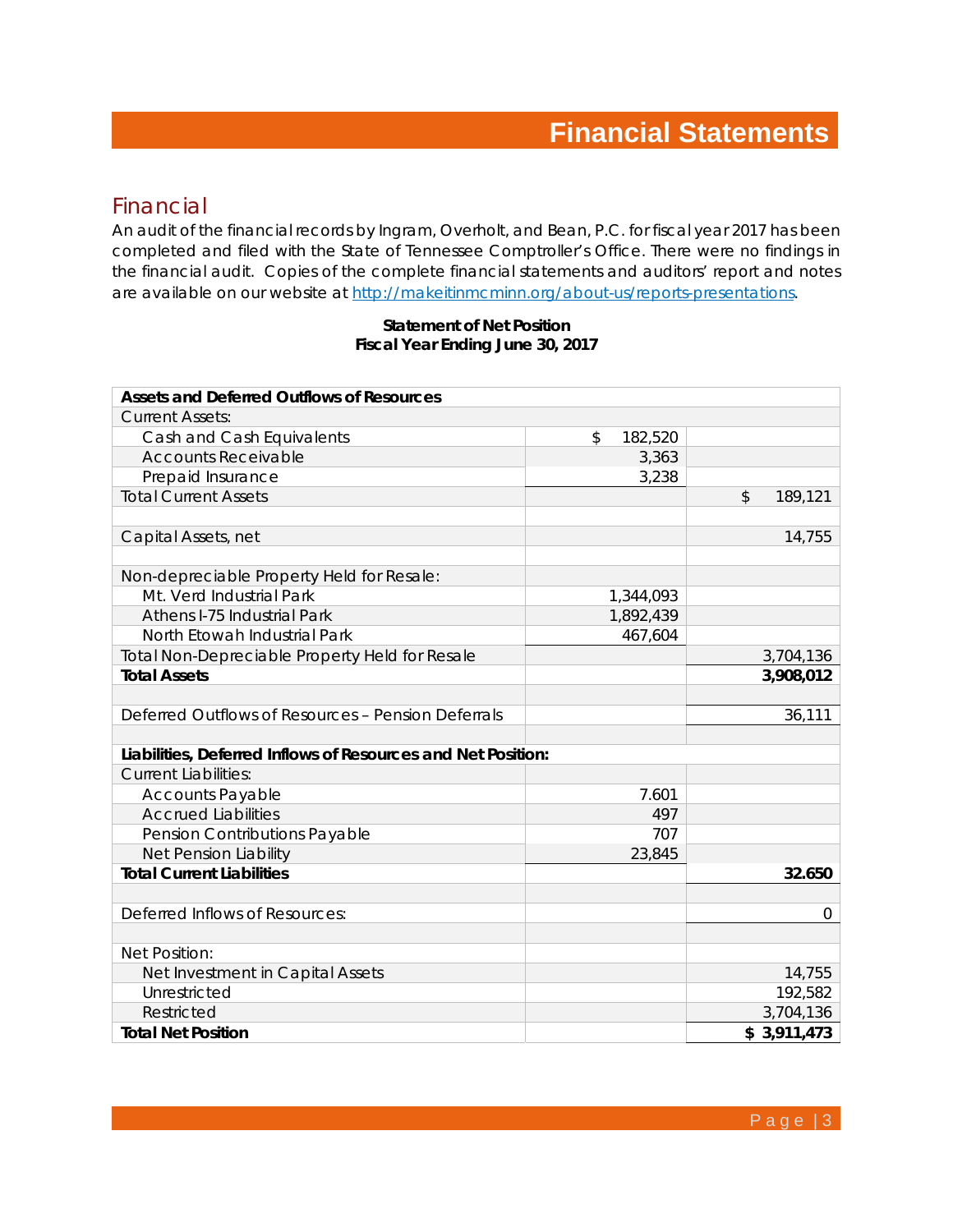#### **Statement of Support, Revenue Expenses, and Change in Net Position Fiscal Year Ending June 30, 2017**

| <b>Operating Support and Revenue:</b>       |                         |
|---------------------------------------------|-------------------------|
| <b>Athens Utilities Board</b>               | \$<br>61,000            |
| City of Athens                              | 35,000                  |
| City of Etowah                              | 5,000                   |
| <b>Etowah Utilities Board</b>               | 20,000                  |
| <b>McMinn County</b>                        | 75,000                  |
| <b>General Membership</b>                   | 23,650                  |
| Partners for Progress                       | 22,500                  |
| Industrial Development Bond Board of McMinn | 0                       |
| Grants:                                     |                         |
| TN Three Star                               | 34,946                  |
| <b>TVA</b>                                  | 4,750                   |
| SR <sub>2</sub>                             | 2,225                   |
| Miscellaneous                               | 31,415                  |
| <b>Total Operating Support and Revenues</b> | \$315,486               |
|                                             |                         |
| <b>Operating Expenses:</b>                  |                         |
| Communications                              | $\mathcal{L}$<br>2,918  |
| <b>Salaries</b>                             | 115,719                 |
| Payroll taxes/fringe benefits               | 17,600                  |
| <b>Business Insurance</b>                   | 4,849                   |
| Office Supplies and Printing                | 6,258                   |
| Marketing                                   | 3,617                   |
| Retirement                                  | 20,689                  |
| Dues and Subscriptions                      | 3,886                   |
| Website                                     | 7,505                   |
| <b>Professional Fees</b>                    | 10,286                  |
| Insurance - Industrial Parks                | 4,450                   |
| Salute to Industry                          | 3,905                   |
| Meetings                                    | 2,263                   |
| Three Star                                  | 34,946                  |
| <b>Travel and Business Development</b>      | 11,029                  |
| Auto and Local Travel                       | 3,572                   |
| Depreciation                                | 1,919                   |
| Miscellaneous                               | 931                     |
| <b>Total Operating Expenses</b>             | \$256,342               |
|                                             |                         |
| Operating Income                            | $\frac{1}{2}$<br>59,144 |
|                                             |                         |
| <b>Non-Operating Revenue (Expense)</b>      |                         |
| Interest Earned                             | \$<br>327               |
|                                             |                         |
| <b>Change in Net Position</b>               | 59,471<br>\$            |
| Net Position - Beginning of Year            | 3,852,002               |
| Net Position - End of Year                  | 3,911,473               |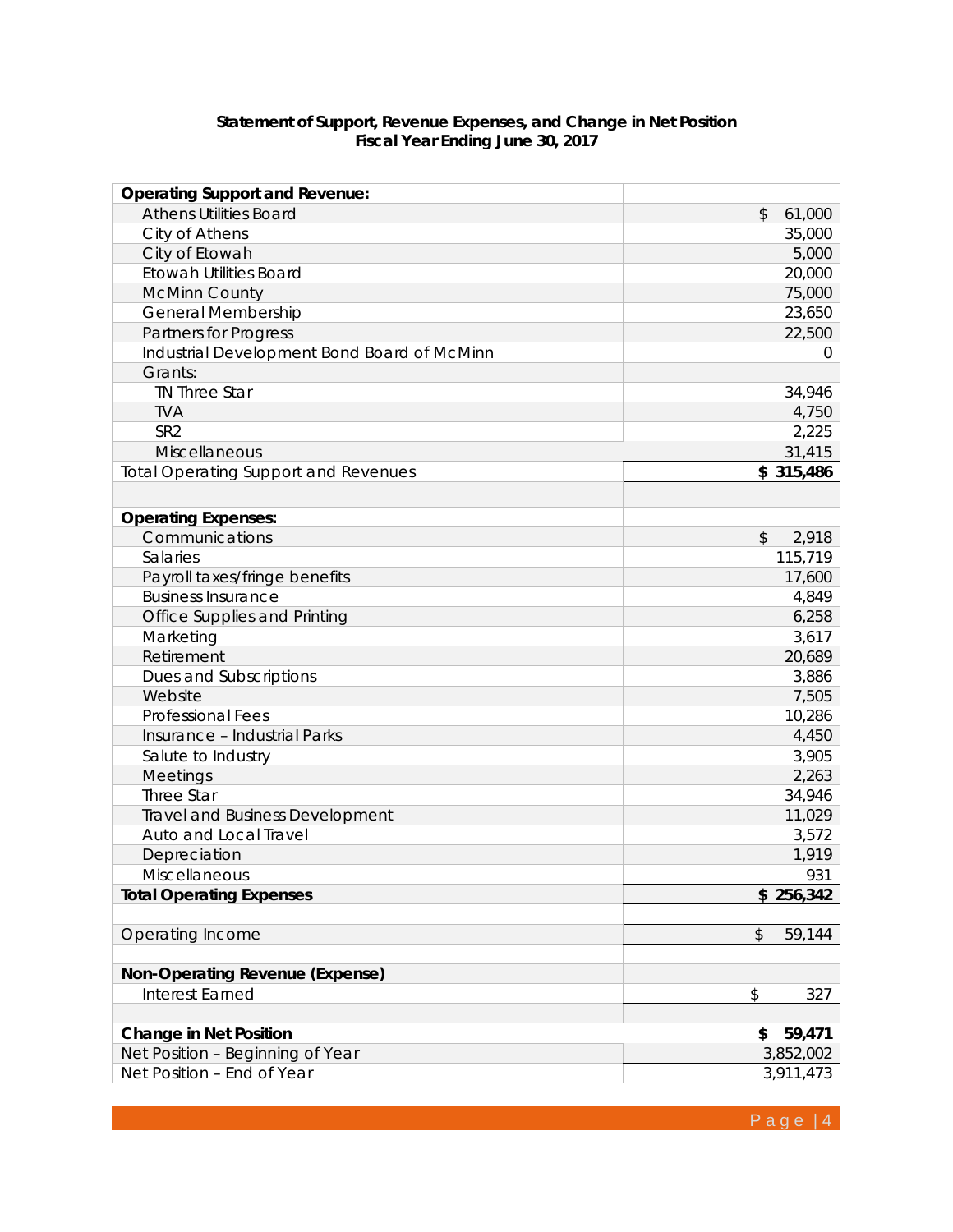### Achievements & Activities

McMinn County's economy performed well in Fiscal Year 2017, even with the tragedies that shook our community beginning with the shooting at Thomas & Betts in September 2016, and then the tornado in November 2016. A few commercial businesses had to close for an extended period of time because of the tornado, but we have seen businesses coming back stronger than ever from the devastation. Fiscal Year 2017 brought us the lowest unemployment rate in McMinn County history at 3.3% (May 2017) indicating that we are at full employment. A strong and healthy unemployment is measured at 4.0% or below.

Manufacturing private sector employment increased 5.8% with a net increase of 357 jobs between June 2016 and June 2017. Post-recession private sector manufacturing jobs have increased 61.6% between the recessionary low in 2010 and June 2017. Employment in all private sectors only saw only a 0.8% increase between June 2017-June 2017, and 21.3% growth postrecessionary low. This is an indicator of how important manufacturing is to our local economy. The tables below provide a snapshot of job growth in McMinn County since 1970.



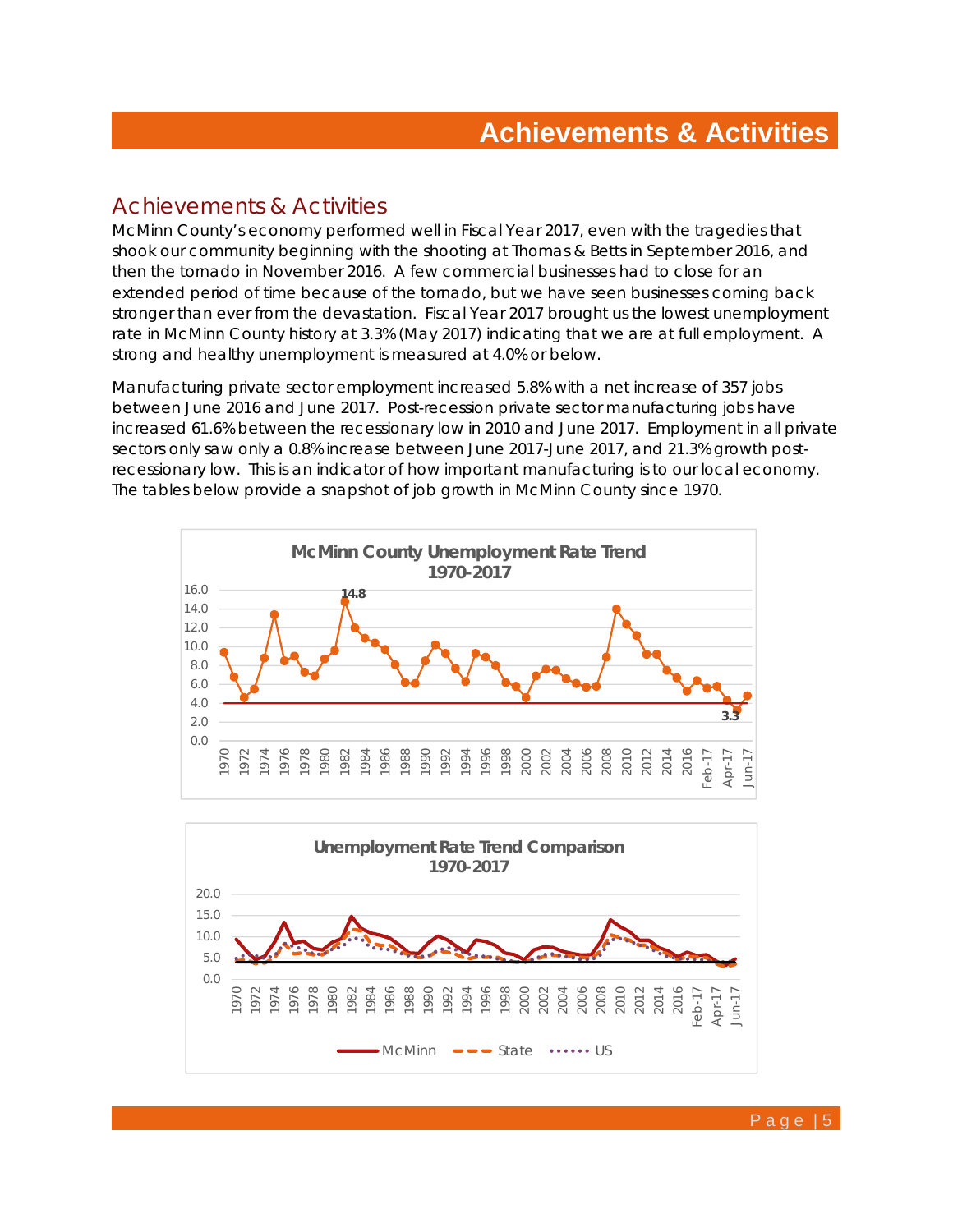#### **Business Recruitment, Expansion, & Retention**

The McMinn County Economic Development Authority had 55 new industry opportunities in Fiscal Year 2017

- Greenfield Sites and/or available buildings were submitted on 56.3% of the new industrial opportunities.
- 41.8% of the 55 opportunities were lost due to not having product to meet the project's specification.

There were no new industry locations announced in Fiscal Year 2017, but negotiations continued on potential industrial locations.



Negotiations with Food City to locate a 54,000 square foot grocer and fueling center in McMinn County were successful. Food City announced they would locate at the Madison Park Shopping Center in downtown Athens, and acquire the McMinn County Courthouse Annex. Food City committed to providing 150 temporary construction jobs, 180 new permanent store jobs, and investing \$12,015,000 in the redevelopment

project. A ground breaking was held on March 31, 2017. The Industrial Development Board of the County of McMinn and Development Authority Staff led the way for the community's first ever Tax Increment Financing (TIF) deal with Food City for infrastructure improvements. The value of the TIF is \$800,000.

It was imperative that the essential services of the McMinn County Courthouse Annex remain in downtown near the Courthouse. Therefore, McMinn County invested in acquiring the former Cherokee Hardware



Building, and committing to redeveloping the building for the Courthouse Annex. The redevelopment of the building helped to retain 26 county jobs in downtown Athens.

Executive Director Price served as the Alternate Director of the Southern Economic Development Council (SEDC). SEDC is the oldest and largest regional economic development organization in North America. Economic development representatives from seventeen states - Alabama, Arkansas, Florida, Georgia, Kansas, Kentucky, Louisiana, Maryland, Mississippi, Missouri, North Carolina, Oklahoma, South Carolina, Tennessee, Texas, Virginia, West Virginia, and the District of Columbia – make up the organization.

Staff maintained and enhanced close relations with the Tennessee Department of Economic Development (TNECD), Tennessee Valley Authority (TVA) Economic Development, and regional economic development organizations – Southeastern Industrial Development Association (SEIDA) and Greater Chattanooga Economic Partnership (GCEP). Staff met with site consultants, developers, and individual companies to promote McMinn County, and our available industrial properties. Staff attended the following conferences and events where industrial site location consultants and/or companies were present to network, strengthen relationships, and to further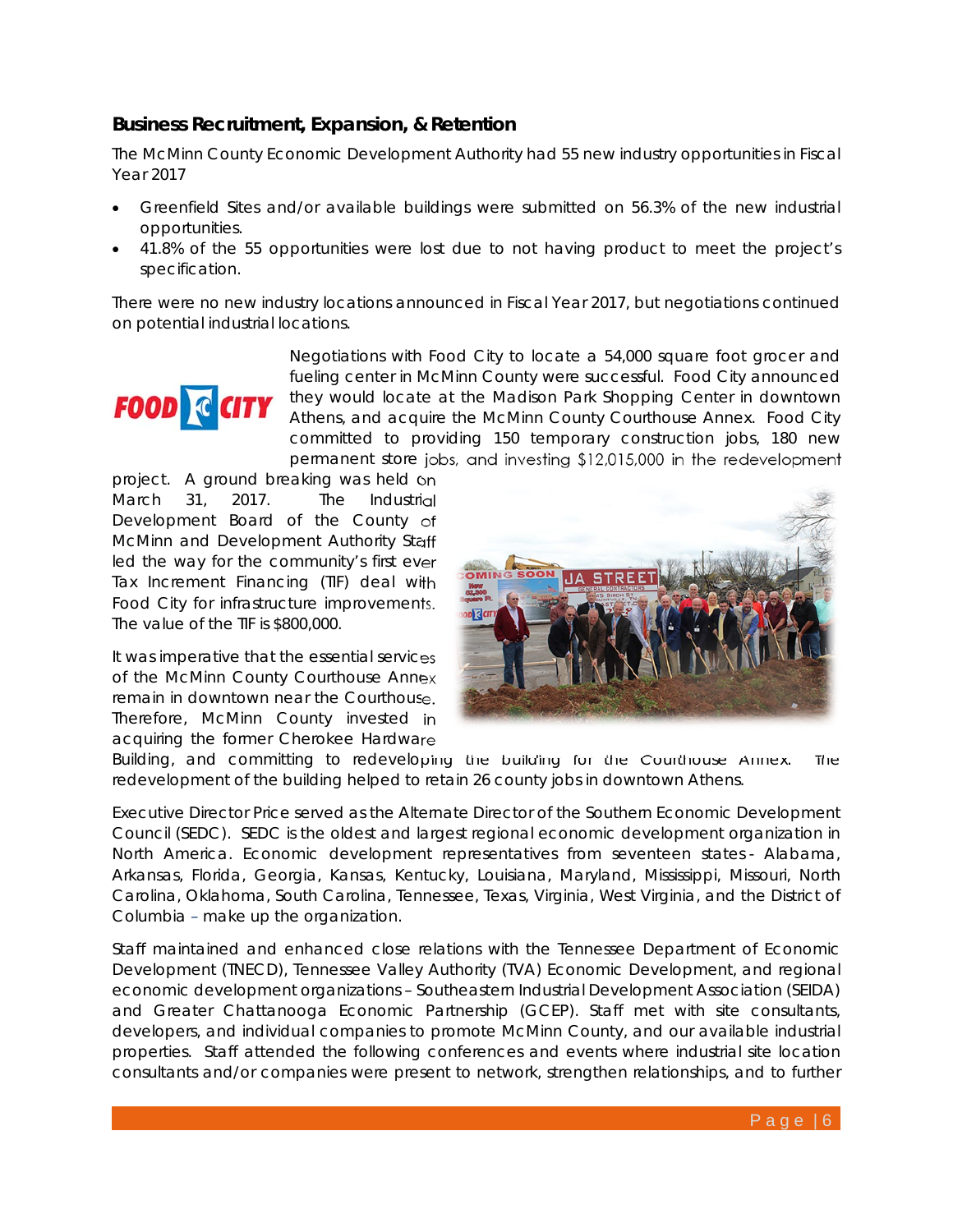promote McMinn County. These events also offered professional development opportunities to help strengthen McMinn County's competitiveness.

- Chattanooga Chamber Annual Meeting
- Etowah Area Chamber of Commerce Annual Banquet
- GCEP quarterly meetings
- Southeastern U.S. (SEUS)-Japan Joint Meeting
- Japanese American Society of Tennessee Study Mission where staff visited Denso Corporate, Brother Corporate, Hitachi Metals staff, and a Nissan Engine Plant (a SEIDA SR2 grant was awarded in the amount of \$4,000 to help offset travel expenses)
- Tennessee Economic Development Council Fall Conference
- TVA Economic Development Forum
- Governor's Conference on Economic Development
- Hosted TVA Target Market Specialist on tour of McMinn County and our industrial sites
- Presented our industrial products at the TVA Target Market Showcase
- Rural Development Conference
- Speaker at River Counties Association of Realtors General Membership Meeting
- Tennessee Chamber of Commerce Women in Business Luncheon
- Tennessee Chamber of Commerce Regional Meeting
- TNECD Commissioner Bob Rolfe Regional Visit

Staff continued with their annual visitation with existing industries to strengthen relationships, and to understand the needs of our local industries. These visits are instrumental for our retention and expansion programs, and have proved valuable in being able to attract new investment in our local industries. Existing industries will continue to be the driving force for economic growth in our community.

E&E Manufacturing broke ground on October 19, 2016 on a \$23.5 million expansion that will create 123 new jobs.





"We are excited to be expanding our plant in McMinn County," E & E Manufacturing General Manager Dan Scherle said. "Our location is strategic to our customer base so we've been focused on investments in this plant in relation to its increasing demands. Our company team members and our EDA and TNECD partners have created a successful foundation at the Athens facility. We're looking forward to continued growth and benefits for our community."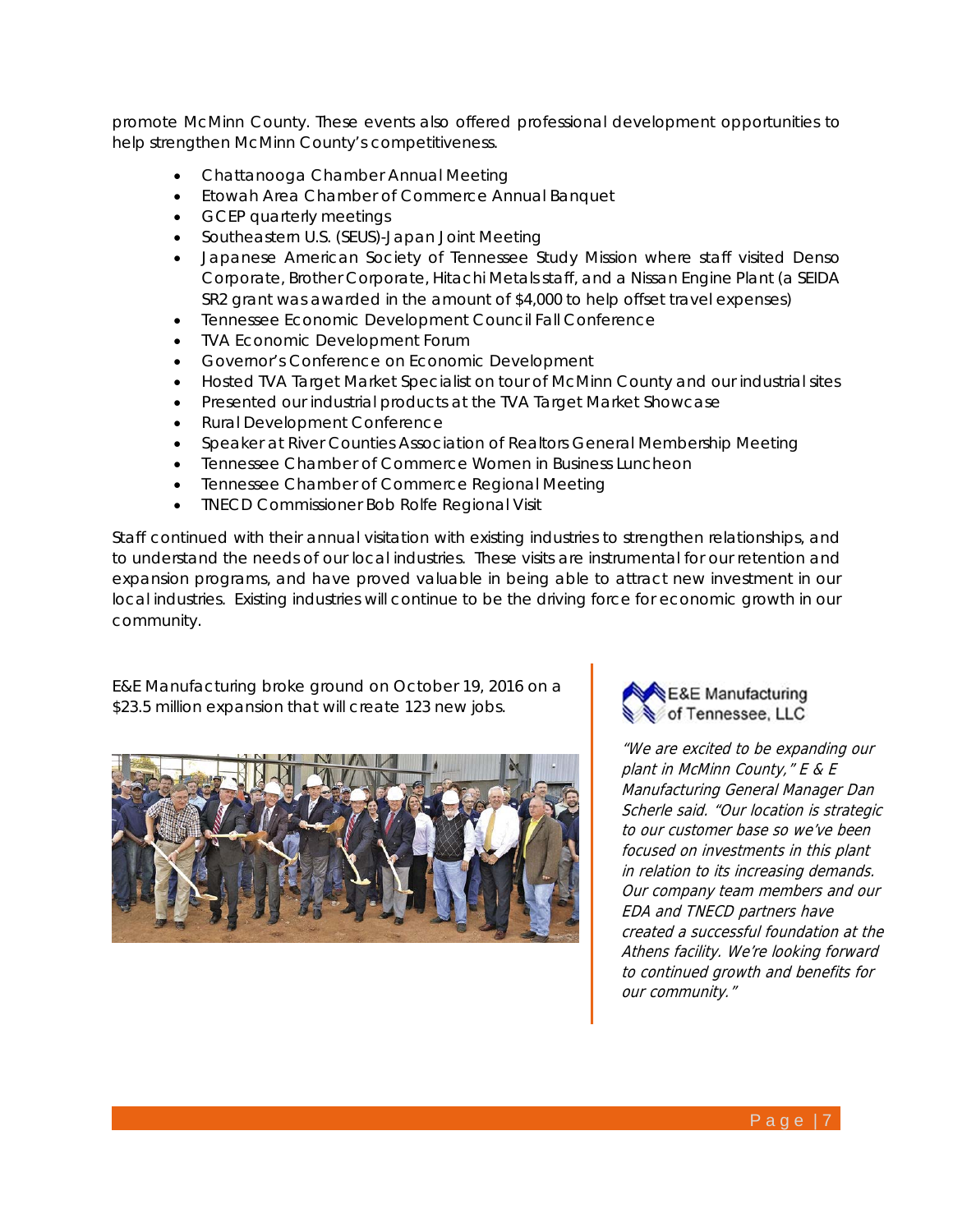

Adient, formerly Johnson Controls, has been rapidly expanding quietly at their Athens facility. In Fiscal Year 2017, they have invested over \$10.5 million and created 131 new jobs.

Maxwell Industries acquired the former Stove Works property in an effort to expand their manufacturing footprint. They invested \$2.5 million with plans to create 40 new jobs. Adient occupies space in the building as well. Industrial Complex LLC (Maxwell Industries) was awarded a Payment in Lieu of Tax (PILOT) agreement for the expansion.





Resolute Forest Products hosted their Board of Directors and shareholders meeting at the Calhoun Mill on May 24-25, 2017. During this time, they offered a tour of the newly operational tissue converting plant to community stakeholders, along with hosting a reception at the Cleveland Country Club. Staff participated in both events.

Payment in Lieu of Tax agreements were finalized for Athens Industrial Complex LLC (Maxwell Industries), Denso, and Johns Manville on their previous years' announced expansions.

The Development Authority continued to co-host the bi-annual Plant Manager's meetings with the Tennessee College of Applied Technology Athens (TCAT). Topics at the meetings included: United Way, updates on the proposed Center for Advanced Manufacturing and Innovation (CAMBI) and TCAT upgrades, legislative updates, LEAP grant, Workforce 360, Drive to 55 Capacity Grant, Job Fair, and group discussions. Each meeting also included a profile of a local industry. Heil International Trailer and Thomas & Betts provided profiles from their respective industries.

Our annual Industry Awards Lunch was held on November 9, 2016 at Springbrook Golf and Country Club. The APEX Awards, which recognize industries and individuals in McMinn County for **A**daptability, **P**erformance, and **Ex**cellence in their industry or profession, are a small way that we can highlight successes within our industry. A new award was added to highlight the accomplishments of a young professional within the industrial sector. Midlab suggested and sponsored the inaugural award. Listed below are the Fiscal Year 2017 award winners and sponsors.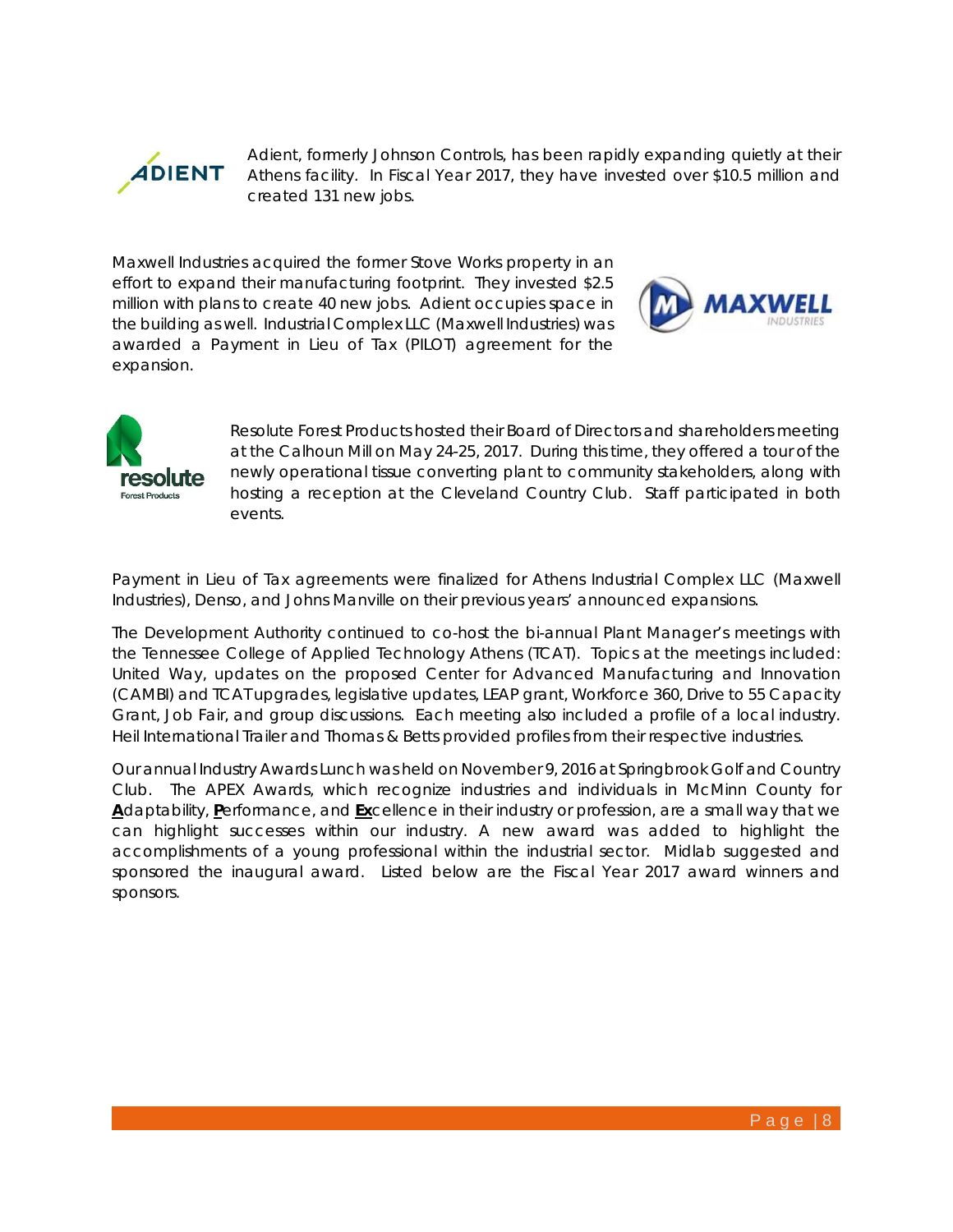**Hunter Jaynes, MCHS APEX CTE Student of the Year**  Sponsor DENSO Manufacturing





**Monty Stovall, E&E Manufacturing APEX Production Worker of the Year** Sponsor TCAT Athens

**Michael Carman, Adient APEX Professional of the Year**  Sponsor Tennessee Wesleyan University

**Adient APEX Distinguished Service Award**  Sponsors: Athens Area Chamber of Commerce Etowah Area Chamber of Commerce

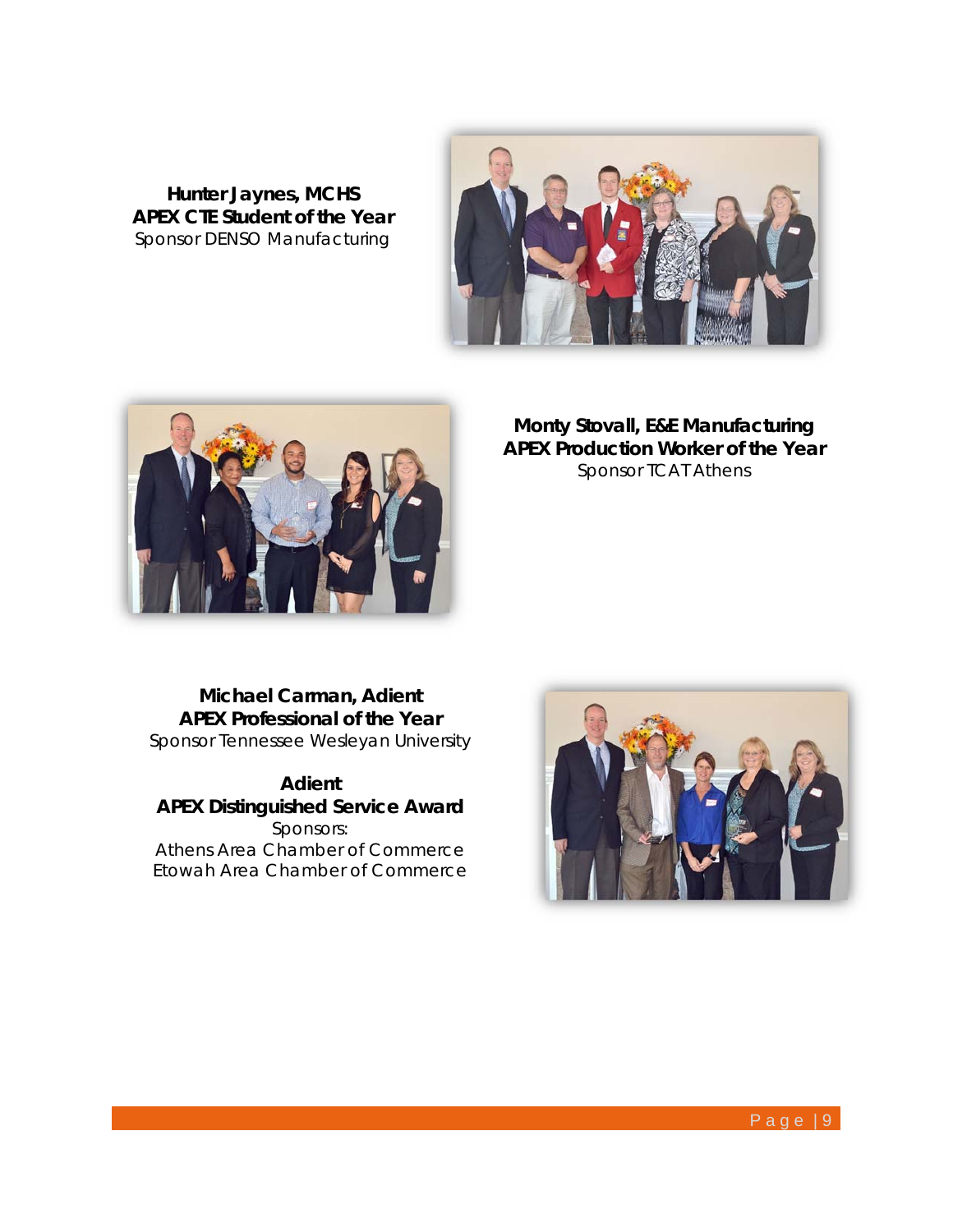

**Daniel Lakes, Midlab APEX Young Professional of the Year**  Sponsor Midlab

**Midlab APEX Innovator of the Year**  Sponsor The Daily Post-Athenian

**Johns Manville APEX Environmental Steward of the Year**  Sponsor McMinn County Economic Development Authority



#### **Product Development**

The Development Authority is focused on building an inventory of developable properties for present and future economic growth. The Development Authority's Land Committee is charged with exploring and evaluating new product opportunities to expand our industrial base for future opportunities.

When companies are considering new locations, they are typically on a fast-track to get their product to market as quickly as possible. Companies want low cost, or free, land that has the due diligence and infrastructure completed to expedite the construction process. There is also a desire for prepared sites to lessen any unknown risks, lower costs, and accelerate the construction process. Sites that have gone through the Select TN Sites certification process are getting attention from site consultants and companies. Currently, the North Etowah Industrial Park is the only certified site in McMinn County. We are currently going through the site certification process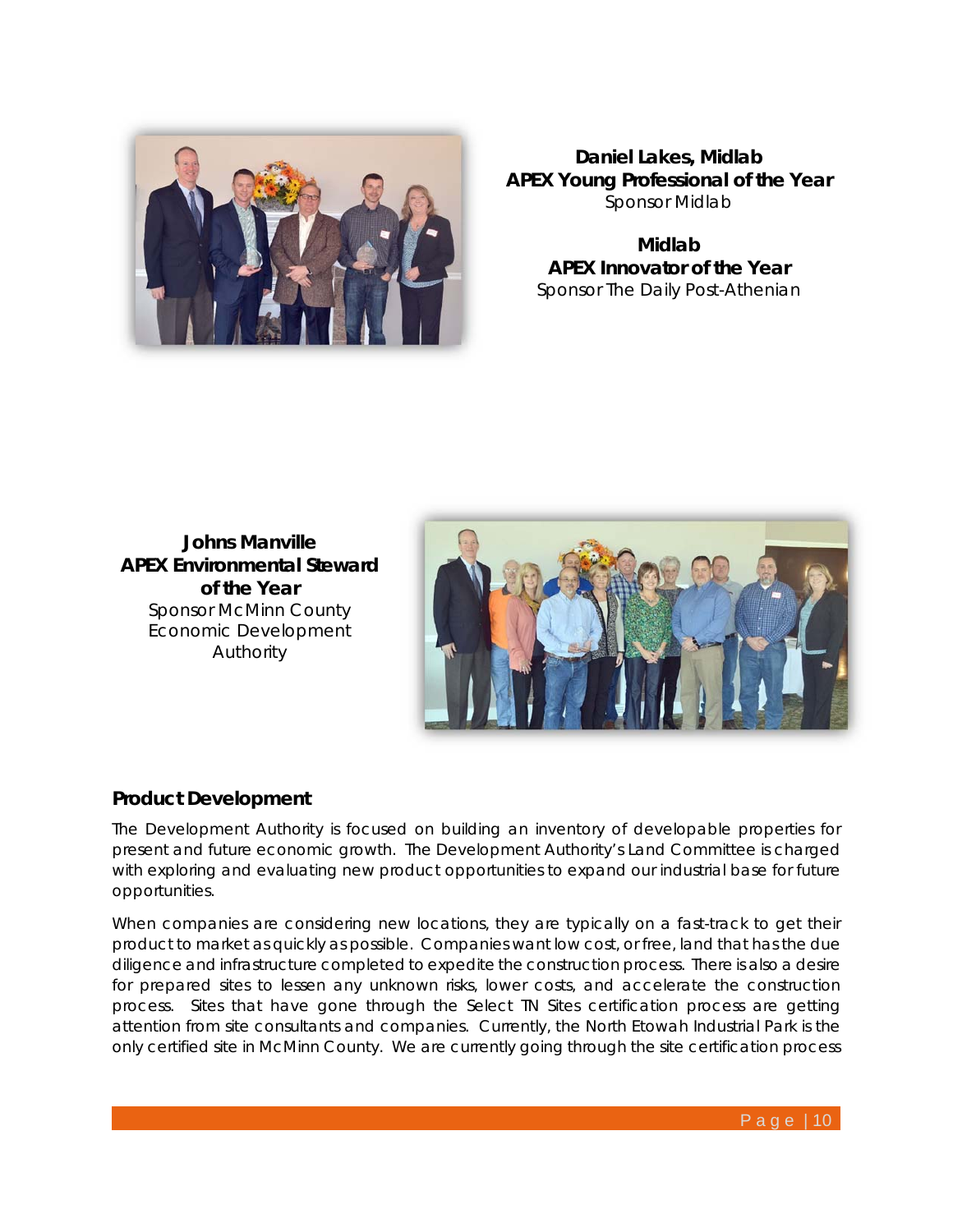with the privately-owned 75 Regional Commerce Park located in the north end of McMinn County.

The Development Authority was awarded a \$100,000 TVA InvestPrep matching grant in 2015 for site clearing at the Athens/McMinn Interstate Industrial Park site. The clearing commenced and was completed in Fiscal Year 2017. The Development Authority was awarded a SEIDA SR2 grant in the amount of \$5,000 to assist with ground cover on the site post clearing. An agricultural lease was executed for maintenance of the site, and to assist the City of Athens with mowing.

As a result of Resolute Forest Products' previous tissue line expansion project, the Development Authority assisted in procuring a Tennessee Department of Transportation (TDOT) State Industrial Access Road grant for McMinn County and the City of Calhoun for improvements on State Highway 163. The road project was completed in Fiscal Year 2017.

Development Authority staff also worked with TDOT and the City of Athens to encourage improvements at the Decatur Pike/State Highway 30 and Denso Drive as a result of Denso's previous announcement. Work began on the project in Fiscal Year 2017.

SEIDA awarded \$13,675 to the Development Authority through their SR2 program for the following projects: Redfern Site geotechnical exploration, Mt. Verd Industrial Park site geotechnical exploration, North Etowah Industrial Park site wetland and stream determination, North Etowah Industrial Park site geotechnical exploration, North Etowah Industrial Park Environmental Phase I update.

Staff met with TDOT executives on developing a preliminary plan and cost estimates for a new industrial access road from State Highway 30 into the North Etowah Industrial Park. The plan and cost estimates were developed as a result of the meeting, but a new access road will not be constructed until there is an industrial location in the park that warrants the new access road.

A focus to bring the necessary infrastructure to the privately-owned 75 Regional Commerce Park located in the north end of McMinn County along State Highway 68 at Interstate 75 was realized in Fiscal Year 2017. Staff facilitated a Memorandum of Understanding (MOU) between the private developer, McMinn County, Monroe County, the City of Sweetwater, and Sweetwater Utilities Board to cost share the extension of water and sewer to the property. Construction started on the utility extensions with completion anticipated in the Fall of 2018.

Community sustainability has become important to modern manufacturing facilities. It is for that reason that McMinn County was designated as a gold TVA Sustainable Community in 2014. The program requires recertification every three years. In Fiscal Year 2017, staff applied for recertification and began the process of updating the community's sustainable inventory. Recertification should be designated in Fiscal Year 2018.

Most companies begin their initial search looking for an existing building. Demand for existing industries in up and our supply of existing buildings in McMinn County is down. This frequently eliminates us from an initial search. Some communities are beginning to construct speculative buildings. Public owned and constructed speculative buildings have shown to be a risky investment for taxpayers. There is not a "cookie-cutter" approach to knowing the end-users building specifications. At this time, it is not recommended that McMinn County or the cities invest in speculative buildings. We feel that industrial site preparation should be the focus of the community.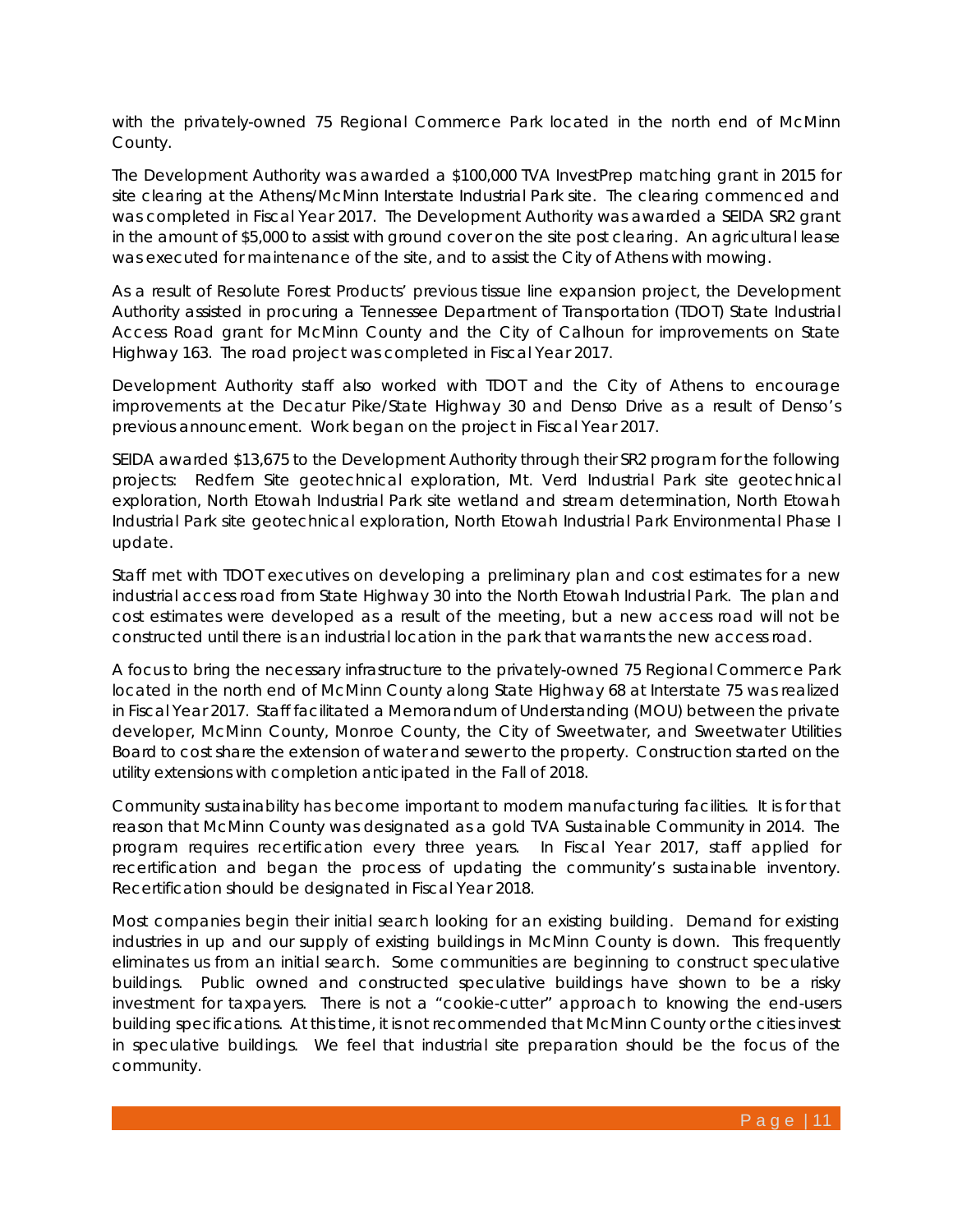With the 189-acre option on property at the North Etowah Industrial Park expiring, staff began exploring opportunities to purchase the property. A MOU was presented to McMinn County Commission, City of Etowah Commission, Etowah Utilities Board, and the IDB. The MOU outlined an agreement between the entities to purchase the property to preserve what has already been invested in the site, and to maintain control of the property for future industrial prospects. The MOU was adopted by all parties with the acquisition to be finalized in Fiscal Year 2018. The site received a lot of visits in Fiscal Year 2017, and was a finalist on two tire production facilities.

Maintenance of our industrial properties is also a function of the Development Authority. The cities of both Athens and Etowah assisted in mowing and right-of-way clearing of the parks. Their assistance in helping to maintain the parks is imperative, and we appreciate their dedication.

#### **Workforce Development**

With unemployment at an all-time low, local industries are finding it more difficult to find talent. McMinn County has made significant strides over the past few years with its workforce development programs, but in order to sustain a successful industrial recruitment, expansion and retention program we must keep workforce development in the forefront of our programming. Staff continues to be engaged with local educators to help them understand industrial skill sets, and to build a pipeline of workers equipped with the skills necessary to fulfill the needs of industry.

Staff is a member of the Workforce Innovations and Opportunity Act's Oversight Committee for region 5. The committee evaluates funding needs for training programs for in demand jobs throughout the region.

Executive Director Price was selected to participate in the first TVA Workforce Institute. The program consisted of four classes led by economic development experts in the field of workforce issues. Topics included recruitment and retention of talent, in-migration and the gap in middle skills, and best practices on how to tell your workforce story. Valuable resources were gained through the institute on how to better tell your workforce story to industrial prospects.

Tennessee Board of Regents presented the Chancellor's Award for Philanthropy to Executive Director Kathy Price and County Mayor John Gentry for their contributions to workforce development. The award was presented at the April 28, 2017 meeting of the Athens Kiwanis Club.



Staff participated in the regional TNECD Workforce 360<sup>0</sup> meeting. Workforce 360 is a State initiative that pulls workforce development partners together for easy access to workforce resource. The regional meeting held at Cleveland State Community College was focused on understanding the resources available throughout the State to help with the workforce needs of our existing and prospective businesses.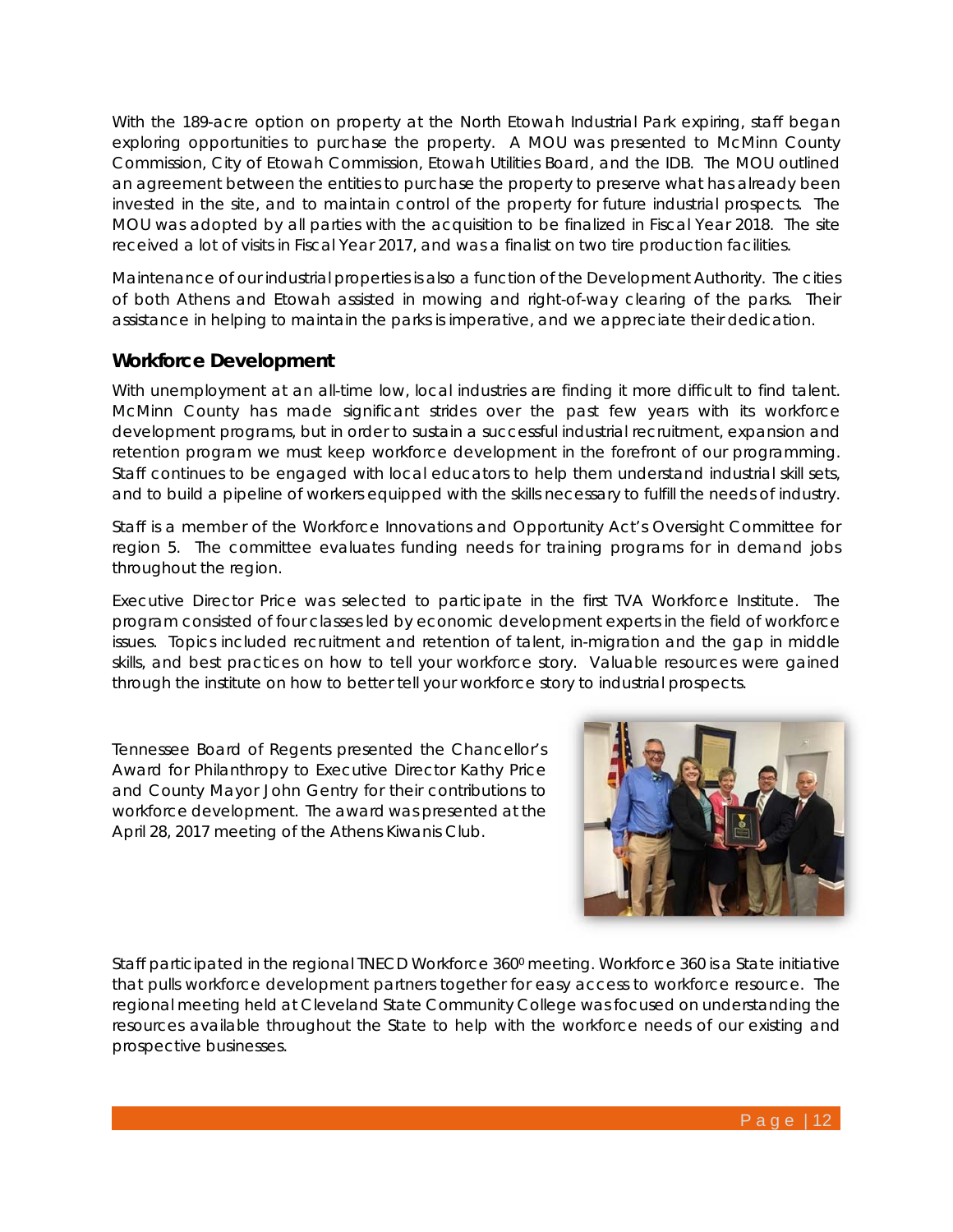

The fifth annual 12-grade Career Expo was held on October 3, 2016 in conjunction with Manufacturing Week. The Expo introduces local high school seniors to careers offered by our local industries, and to training opportunities. The Development Authority was a co-sponsor for the event, served on the planning committee, and assisted students at the event. Staff also volunteered at the 8th Grade Career Fair that is hosted by the McMinn County Education Foundation.

The fifth annual McMinn County Job Fair was held at McMinn County High School gymnasium on July 21, 2016. A "How to Get a Job 101" workshop was held prior the day prior to the event. The Development Authority was a co-sponsor of this event, served on the planning committee, and assisted job seekers at the event. Over 300 job seekers attended the Job Fair with 61 companies represented.



Staff continued to seek necessary funding through federal and state sources for construction of CAMBI. Additional funding was considered as part of the Governor's Fiscal Year 2018 budget, but it did not make it into the final budget. Funding of the Center will continue to be a priority for the Development Authority.



The Development Authority was awarded a State of Tennessee Three Star Competitive Enhancement grant of \$25,000 to purchase robotic kits for McMinn County High School and McMinn Central High School. The kits are popular among the students. McMinn County High Schools sent their first ever robotics team to Skills USA as a result of the robotics education.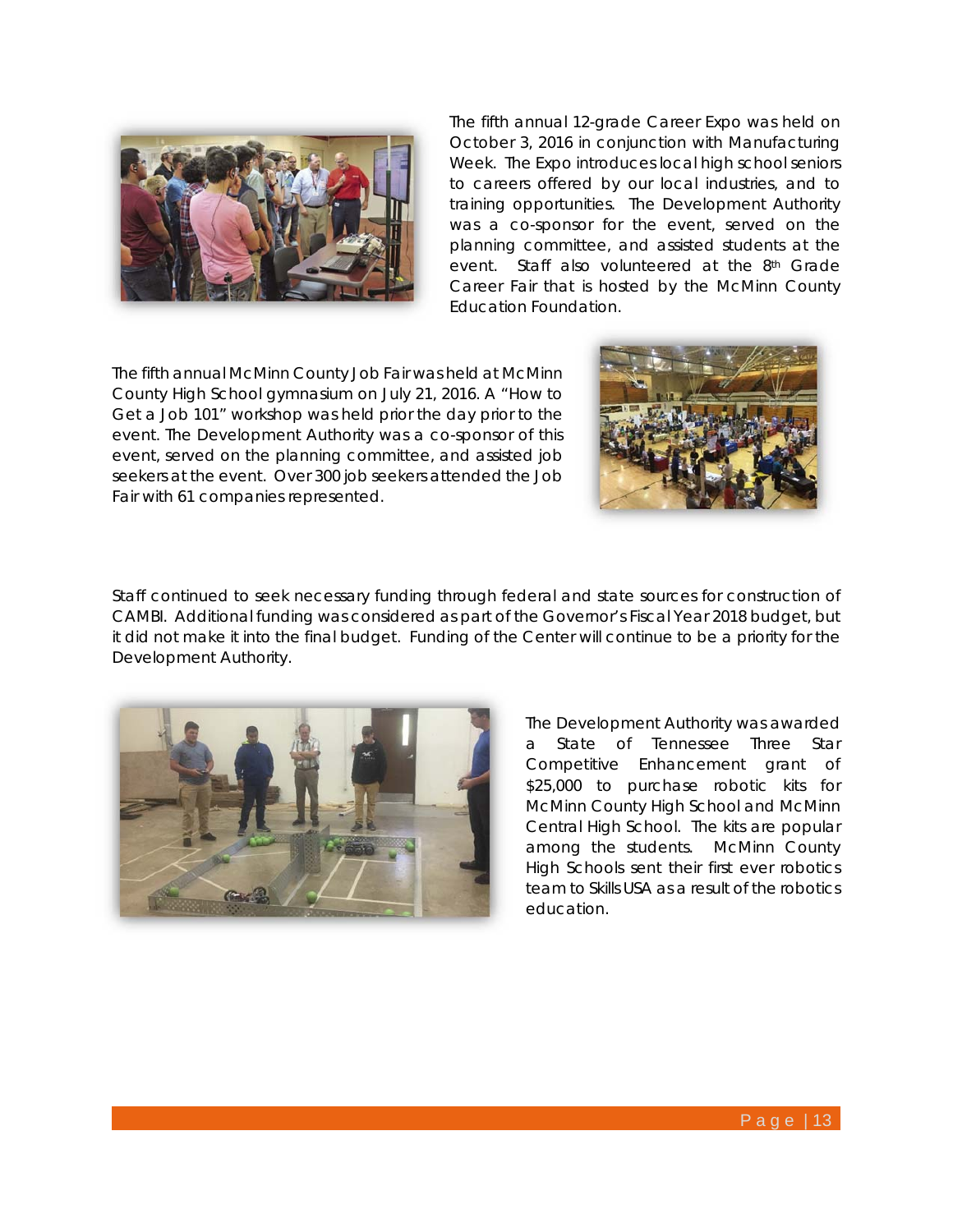Cleveland State Community College (CSCC) hosted a meeting of industries to gain interest in partnering in a Mechatronics Institute. Development Authority staff attended the meeting where industries voiced their interest in the new program. The new honors program is designed for students majoring in Mechatronics Technology. CSCC reports that a group of students will be selected to learn through a



classroom setting while also getting paid to work in the manufacturing environment while getting paid. Students will attend classes two day s per week and work in a manufacturing plant the other three days of the week through this cooperative agreement. The college reported that "students will start at a rate of \$13.80 per hour after fulfilling all admissions and company requirements. The Institute will allow for not only students to earn wages while in college, but also prepare students for careers in manufacturing and engineering." The program will prepare students to work in various industrial sectors.

Staff serves on the Tennessee Wesleyan University (TWU) Business Department Advisory Committee to help shape course offerings within the field of business. In addition, the Development Authority is working with TWU to partner on community entrepreneurship.

## **Marketing**

The Development Authority's brand, "Make It In McMinn," continues to be widely recognized throughout the community, State, Southeast region, and with site consultants. We have been referred to as a positive example of community branding. Other economic development organizations throughout the State of Tennessee have called upon staff for recommendations on branding. Local organizations have also begun using our brand to promote McMinn County.



The Development Authority was awarded \$2,500 through the TVA Website Grant program. The funds were used to update our website to a mobile-responsive site and to create a database of local industries and Development Authority members. With more individuals using smart phones and tablets in their day-to-day business, we saw the need to make our website more mobile friendly.

The Development Authority received a \$10,000 Tennessee Three Star grant to develop marketing materials for our industrial sites, and an overall marketing package that tells our story with a more infographic feel. Q Strategies was selected to develop the marketing materials.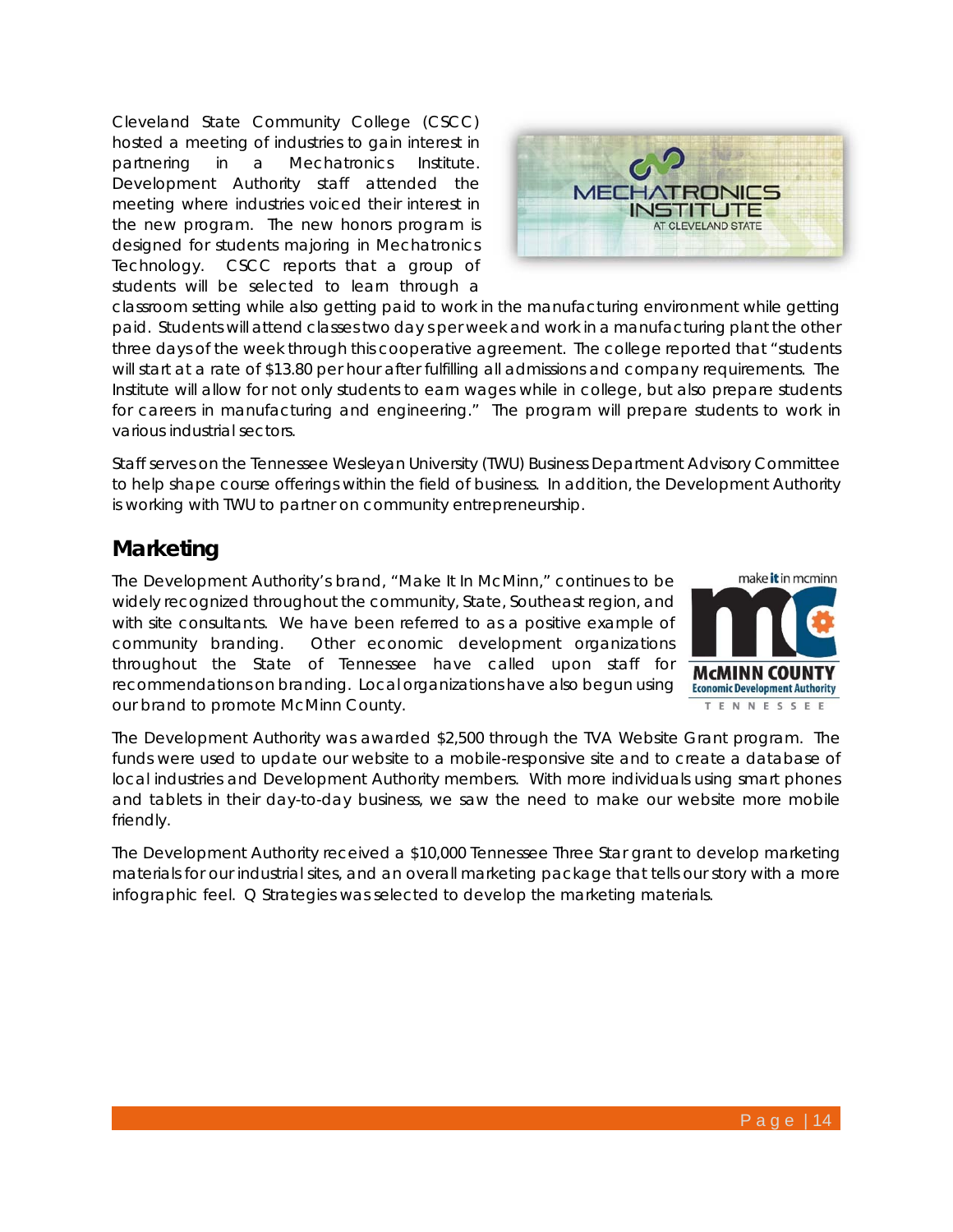The Development Authority advertised in the new Chattanooga Region magazine as a part of the new Greater Chattanooga Economic Partnership. The advertisement below was placed in the print and online edition of the magazine.



The best marketing tool we can offer is hosting visits to our community for site selectors, Tennessee Department of Economic and Community Development Project Managers, TVA Target Market Specialists, and other regional and state economic development groups. We hosted a variety of these visits to introduce our sites and community and refresh memories of those who have visited in the past.

We maintain a database of available industrial properties through the tvasites.com searchable database. This comprehensive database includes available sites, and buildings, throughout the Tennessee Valley. We subscribed to the LocalInsite tool for the database, and incorporate McMinn County's portion of the database onto our website. TVA recently upgraded the LocalInsite Tool and staff attended training on the enhanced version of the database.

While most of the Development Authority's marketing is focused outside of McMinn County, it is still important to tell our story to our stakeholders and local citizens. Internal marketing efforts were included as part of our marketing plan. Staff wrote articles for inclusion in the Daily Post-Athenian FYI, and Foundations special editions. Press releases were also written and distributed to media outlets throughout the year highlighting accomplishments, special visits to the community, state of the economy, and co-sponsored events. Another focus for our internal marketing includes keeping civic groups abreast on the state of the economy, and activity of the Development Authority. Staff made presentations at local civic groups, and presented to the Leadership McMinn class on their industry day. Executive Director Price was also a guest on WLAR's Round Table.

#### **Administrative & Professional Development**

The full membership of the Development Authority meets annually to conduct business on behalf of the organization. The annual meeting was held on June 27, 2017, at the Springbrook Golf and Country Club in Niota, Tennessee. The members elected new Directors to serve on the Board for fiscal year 2017, and enjoyed a time of networking with fellow members.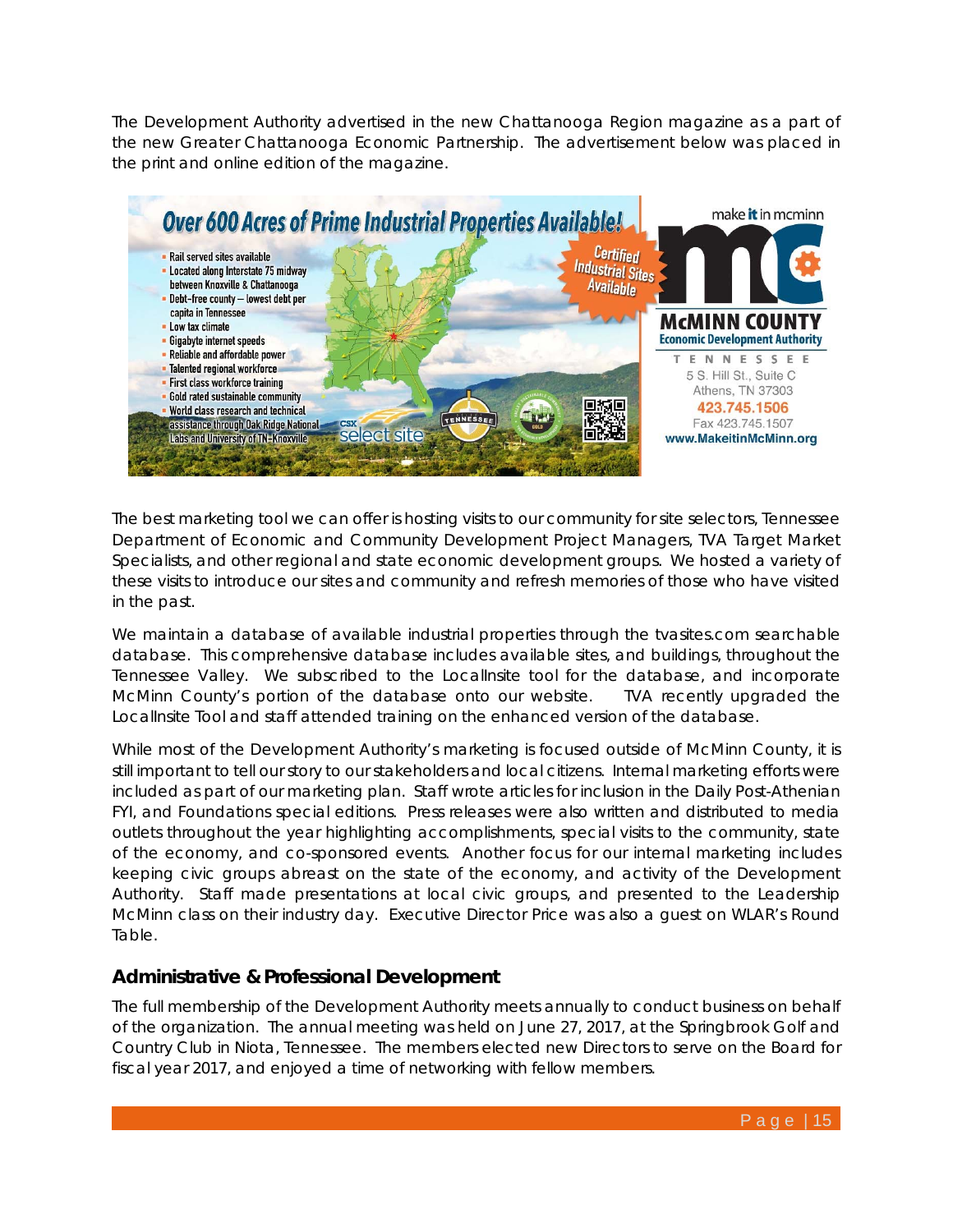Every three years the Board of Directors revisits their strategic plan. A Board of Director Strategic Planning Retreat was held on May 15, 2017 at Starr Regional Medical Center. The Southeast Tennessee Development District facilitated the retreat.

Staff attended a mandatory Tennessee Consolidated Retirement Service (TCRS) meeting on changes to the TCRS system and actuarial studies. Staff also participates in Agency Benefit Coordinator conference calls in order to stay active in the State Health Benefits system for our employee health insurance benefits.

Staying abreast of proposed legislation that can positively, or negatively, affect our economic development efforts, and maintaining positive relations with our state and federal legislators are important roles of the Development Authority. Staff participated in the Tennessee Economic Development Council's Legislative Day on the Hill, the Tennessee Chamber of Commerce and Industrial Day on the Hill, and met with state legislators in Nashville throughout their time in session.

Staff continued to be the administrative arm of the Industrial Development Board of the County of McMinn, and for the Governor's Three Star Program. They attended the regional Three Star Workshop and accepted the Three Star Award at the Governor's Conference.

Executive Director Price participated and presented at the McMinn County Commission Annual Planning Retreat and discussed the need for acquisition of the North Etowah Industrial Park site and the importance of site preparedness for our industrial recruitment success.

Professional development is an important part of the growth of any organization. It is important to stay abreast of industry trends, and new programs to benefit our economic development efforts. Staff participated in seminars, conferences, webinars, conference calls and trainings.

The Development Authority, and staff, maintained professional memberships and affiliations in national, regional, state, and local organizations and civic groups. Following are a list of affiliations:

- Athens Kiwanis Club
- **Greater Athens Human Resource Association**
- Main Street Athens Board of Directors
- International Economic Development Council
- **•** Southern Economic Development Council
- Tennessee Chamber of Commerce & Industry
- **•** Tennessee Economic Development Council
- **•** Tennessee Wesleyan Business Advisory Committee
- **•** Tri-State Regional Workforce Alliance.
- Ex-Officio Director for Athens Area Chamber of Commerce
- Ex-Officio Director for Etowah Area Chamber of Commerce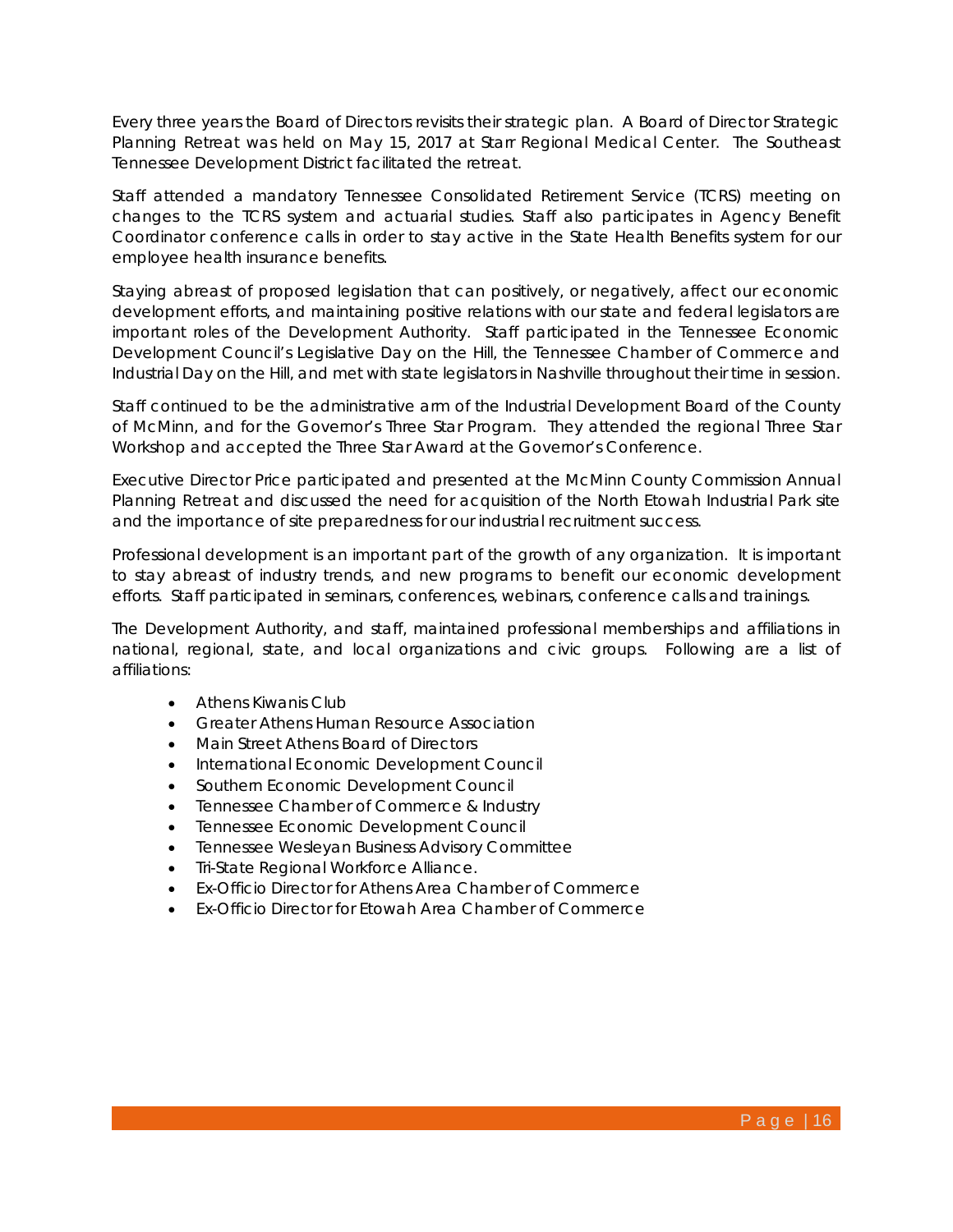## **Organization Information**

## Organization Leadership

**OFFICERS** 

**BOARD OF DIRECTORS** 

David Alley<sup>\*</sup>, President **Will Estes\***, Vice President Farah Reynolds\*, Treasurer Thom Johnson\*, Past President

John Gentry\* David Crews Chuck Burris Bob Lambert Eric Newberry\* John Goins\* Porter Clark Scott Moore Jason Housley Scott Cass Rhonda Owens Chuck Gilreath Steve Keylor Sherry McKee

#### **Kathy Price**

**STAFF**  Executive Director 423.745.1506 Kathy@MakeItInMcMinn.org

*\*Denotes Executive Committee Member*

**9 E Madison Ave., Suite 201 Athens, TN 37303 Tel** 423.745.1506 **Fax** 423.745.1507 **www.MakeItInMcMinn.org**

Jerry Smith Rob Preston Durant Tullock Stewart Smith Dr. Bill Seymour Ex-officio (non-voting) Tina Tuggle Seth Sumner\* Rhonda Whaley Senator Mike Bell Representative John Forgety Bob Cass Lois Preece

#### **Amanda Coleman**

Administrative Assistant 423.745.1506 info@MakeItInMcMinn.org

P a g e | 17